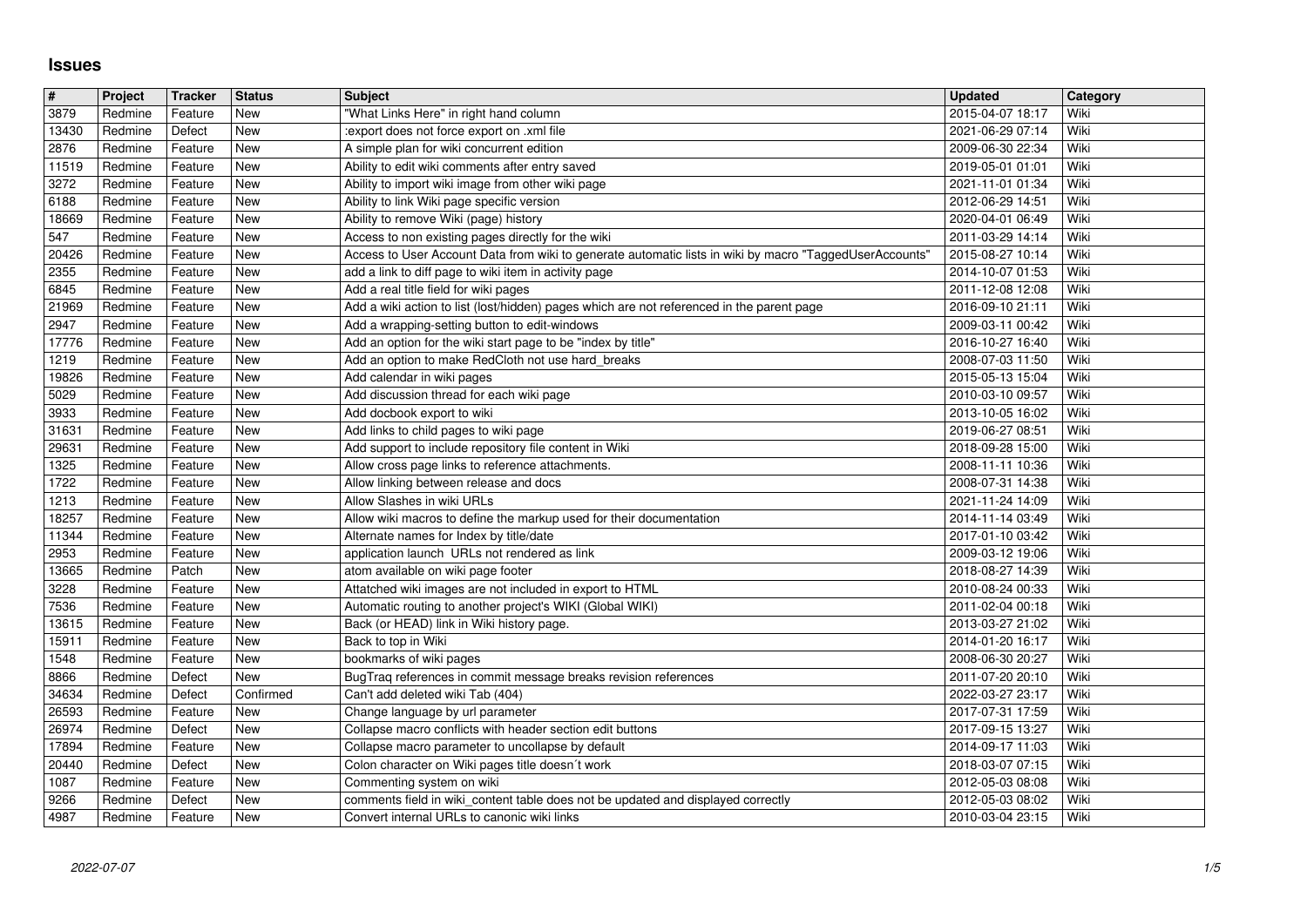| $\overline{\mathbf{t}}$ | Project            | Tracker            | <b>Status</b>            | <b>Subject</b>                                                                                                                                                      | <b>Updated</b>                       | Category     |
|-------------------------|--------------------|--------------------|--------------------------|---------------------------------------------------------------------------------------------------------------------------------------------------------------------|--------------------------------------|--------------|
| 1330<br>28108           | Redmine<br>Redmine | Feature<br>Defect  | New<br>Needs feedback    | Copy a Wiki Page<br>Copying a text into a wiki page I got "Internal server error"                                                                                   | 2021-08-25 16:06<br>2018-01-31 12:31 | Wiki<br>Wiki |
| 3765                    | Redmine            | Feature            | New                      | Creating article in Wiki                                                                                                                                            | 2010-12-11 21:33                     | Wiki         |
| 9091<br>3684            | Redmine<br>Redmine | Defect<br>Feature  | <b>New</b><br><b>New</b> | CSS bug: fixed .header height cuts long breadcrumbs making them unusable<br>Cucumber features in wiki                                                               | 2011-08-19 14:22<br>2009-07-31 09:11 | Wiki<br>Wiki |
| 7200                    | Redmine            | Feature            | <b>New</b>               | Current Page Inheritance in Sidebar                                                                                                                                 | 2010-12-29 20:12                     | Wiki         |
| 2084                    | Redmine            | Feature            | New                      | Customizable "protocols" to generate external links                                                                                                                 | 2008-10-24 14:48                     | Wiki         |
| 7066<br>18243           | Redmine<br>Redmine | Feature<br>Feature | New<br>New               | Develop wiki save and continue feature<br>Display list of page attachments in edit mode                                                                             | 2011-01-17 20:49<br>2014-10-30 16:12 | Wiki<br>Wiki |
| 10673                   | Redmine            | Defect             | New                      | Dot and comma in wiki pagename                                                                                                                                      | 2021-08-28 11:57                     | Wiki         |
| 1106                    | Redmine            | Feature            | <b>New</b>               | Embedded repository images in the wiki<br>Embedded wiki pages should have their headings editable from the embedding page                                           | 2017-10-19 01:01                     | Wiki<br>Wiki |
| 10729<br>11813          | Redmine<br>Redmine | Feature<br>Defect  | <b>New</b><br>New        | Export as PDF has another output than Export as HTML                                                                                                                | 2012-05-03 11:37<br>2012-09-11 15:20 | Wiki         |
| 2219                    | Redmine            | Feature            | <b>New</b>               | Export to LaTeX using Redcloth 4                                                                                                                                    | 2010-09-02 05:21                     | Wiki         |
| 22923<br>24602          | Redmine<br>Redmine | Feature<br>Defect  | <b>New</b><br><b>New</b> | Export Wiki to ODT<br>Exporting wiki pages in HTML fails if {{collapse}}                                                                                            | 2018-06-05 17:24<br>2016-12-13 16:39 | Wiki<br>Wiki |
| 11351                   | Redmine            | Feature            | New                      | Extract code snippets from a project's VCS directly into the wiki                                                                                                   | 2012-07-09 13:11                     | Wiki         |
| 2636                    | Redmine            | Feature            | New<br><b>New</b>        | Feature Request: Wiki ACLs (Access control for individual pages)                                                                                                    | 2020-04-01 14:38                     | Wiki<br>Wiki |
| 9096<br>550             | Redmine<br>Redmine | Patch<br>Feature   | Reopened                 | Fix redirection to non-latin wiki pages after logon<br>Function to export whole wiki                                                                                | 2011-08-24 18:25<br>2015-06-03 01:18 | Wiki         |
| 806                     | Redmine            | Feature            | New                      | Have wiki links display linked page title                                                                                                                           | 2010-06-01 13:15                     | Wiki         |
| 14188<br>13369          | Redmine<br>Redmine | Defect<br>Feature  | Confirmed<br><b>New</b>  | Headers put inside blockquotes cause wiki 'edit this section' link point to incorrect section<br>Hidden wiki text that can be view-ed with adequate rights          | 2017-06-06 04:29<br>2013-03-10 14:19 | Wiki<br>Wiki |
| 6330                    | Redmine            | Patch              | <b>New</b>               | Hyperlinks with "%" or "!" at the end                                                                                                                               | 2010-10-05 15:04                     | Wiki         |
| 17797<br>31838          | Redmine<br>Redmine | Feature<br>Defect  | New<br>New               | If no wiki pages have been created, wiki tab should return something more informative than 404<br>Improper parsing of wiki links                                    | 2014-10-03 14:16<br>2019-08-07 02:22 | Wiki<br>Wiki |
| 27233                   | Redmine            | Feature            | New                      | Improve Drop-Down list on Wiki Pages                                                                                                                                | 2017-10-23 18:07                     | Wiki         |
| 4258                    | Redmine            | Feature            | <b>New</b>               | Improve tab order in wikis                                                                                                                                          | 2009-11-20 20:01                     | Wiki         |
| 10035<br>21479          | Redmine<br>Redmine | Feature<br>Defect  | <b>New</b><br>New        | Include sub-projects in the breadcrumb<br>Including a wiki page from another project does not resolve that page's links properly                                    | 2012-01-20 14:18<br>2015-12-10 21:25 | Wiki<br>Wiki |
| 15982                   | Redmine            | Patch              | <b>New</b>               | Inconsitent wiki history functionaility                                                                                                                             | 2014-02-07 10:31                     | Wiki         |
| 3074<br>20126           | Redmine<br>Redmine | Feature<br>Feature | New<br>New               | Indention in Wiki of headings and corresponding content based on heading-depth<br>Index by date: Show the current a revision number and add a link to show the diff | 2015-01-27 20:24<br>2015-06-18 15:22 | Wiki<br>Wiki |
| 17072                   | Redmine            | Feature            | New                      | Integration redmine wiki with yUML syntax                                                                                                                           | 2014-06-04 18:44                     | Wiki         |
| 1439                    | Redmine            | Feature            | New                      | Interlinking between wiki and issues                                                                                                                                | 2013-03-18 05:46                     | Wiki         |
| 1994<br>1856            | Redmine<br>Redmine | Feature<br>Feature | New<br><b>New</b>        | LaTEX support in Wiki, Forums and Issues<br>Link syntax is inconsistent                                                                                             | 2018-09-04 20:50<br>2008-09-21 14:03 | Wiki<br>Wiki |
| 18042                   | Redmine            | Feature            | New                      | Link to a specific repository in another project                                                                                                                    | 2014-10-07 13:17                     | Wiki         |
| 1533<br>26530           | Redmine<br>Redmine | Feature<br>Feature | New<br>New               | Link to included page in wiki<br>Links to Wiki pages of unauthorized projects should be smarter                                                                     | 2008-06-26 13:51<br>2018-01-17 00:48 | Wiki<br>Wiki |
| 9114                    | Redmine            | Feature            | New                      | List incoming links in wiki-pages                                                                                                                                   | 2011-12-07 16:44                     | Wiki         |
| 12616<br>16469          | Redmine<br>Redmine | Defect<br>Feature  | New<br>New               | Macros in sidebar do not show correct information.<br>Make Diff possible for all revisions                                                                          | 2012-12-17 16:04<br>2014-03-31 09:19 | Wiki<br>Wiki |
|                         |                    |                    |                          |                                                                                                                                                                     |                                      |              |
|                         |                    |                    |                          |                                                                                                                                                                     |                                      |              |
|                         |                    |                    |                          |                                                                                                                                                                     |                                      |              |
|                         |                    |                    |                          |                                                                                                                                                                     |                                      |              |
|                         |                    |                    |                          |                                                                                                                                                                     |                                      |              |
|                         |                    |                    |                          |                                                                                                                                                                     |                                      |              |
|                         |                    |                    |                          |                                                                                                                                                                     |                                      |              |
|                         |                    |                    |                          |                                                                                                                                                                     |                                      |              |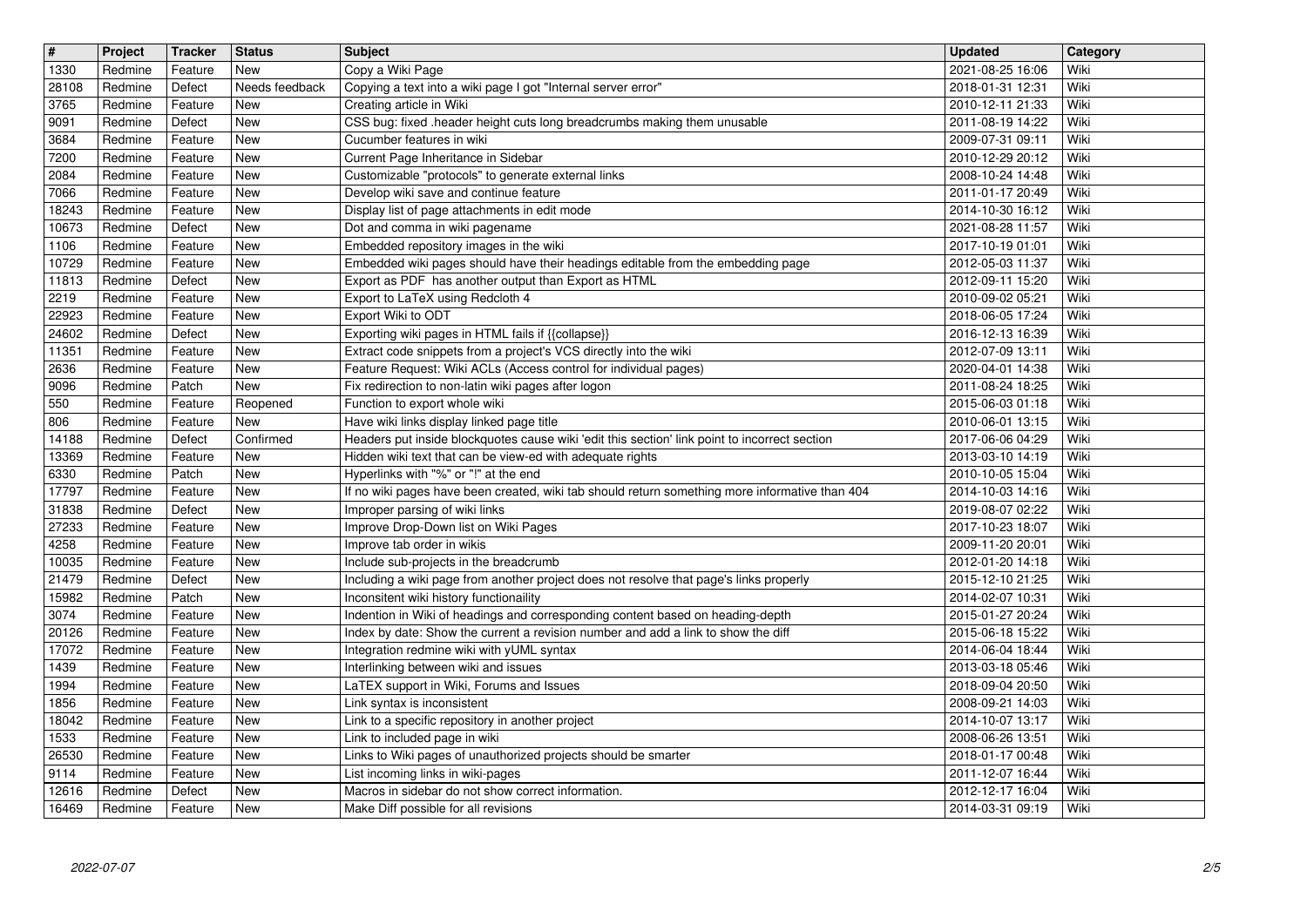| $\sqrt{\frac{4}{15}}$ | Project            | <b>Tracker</b>     | <b>Status</b>     | <b>Subject</b>                                                                                                            | <b>Updated</b>                       | <b>Category</b> |
|-----------------------|--------------------|--------------------|-------------------|---------------------------------------------------------------------------------------------------------------------------|--------------------------------------|-----------------|
| 6401<br>4717          | Redmine<br>Redmine | Feature<br>Feature | New<br><b>New</b> | Make Wiki Redirects editable<br>Make wiki tab link use the actual link that contains the page name.                       | 2020-11-09 16:35<br>2010-02-02 15:21 | Wiki<br>Wiki    |
| 1857                  | Redmine            | Patch              | <b>New</b>        | Make {{toc}} render as properly nested list + skip support                                                                | 2010-11-06 19:46                     | Wiki            |
| 18656                 | Redmine            | Feature            | New               | Markdown links priority                                                                                                   | 2014-12-16 15:20                     | Wiki            |
| 36840<br>13294        | Redmine<br>Redmine | Feature<br>Feature | New<br><b>New</b> | Migrate Wiki needs an update.<br>More powerful includes                                                                   | 2022-03-25 21:01<br>2013-02-26 13:37 | Wiki<br>Wiki    |
| 9601                  | Redmine            | Feature            | <b>New</b>        | Multi language wiki                                                                                                       | 2020-06-21 18:21                     | Wiki            |
| 31770<br>30165        | Redmine<br>Redmine | Defect<br>Defect   | New<br>New        | New shortcut for in-page wiki links shows link with leading #<br>Non used images in Wiki pages are not easily to identify | 2019-07-22 14:44<br>2018-12-09 18:38 | Wiki<br>Wiki    |
| 21957                 | Redmine            | Feature            | New               | Option ignore whitespace in Wiki diff                                                                                     | 2016-02-05 05:05                     | Wiki            |
| 4301                  | Redmine            | Feature            | New               | position Wiki Toc in sidebar                                                                                              | 2011-08-02 06:59                     | Wiki            |
| 16252<br>11697        | Redmine<br>Redmine | Feature<br>Defect  | New<br>New        | Private wiki<br>Problem with Wiki export to PDF / HTML / TXT - 'include' does not includes                                | 2018-03-31 08:40<br>2018-06-07 16:20 | Wiki<br>Wiki    |
| 31550                 | Redmine            | Defect             | New               | Project "Version" view's "Wiki page" field is still shown, although "Wiki" module is disabled on the project              | 2019-12-08 07:34                     | Wiki            |
| 16729<br>1226         | Redmine<br>Redmine | Feature<br>Feature | New<br>New        | properties of issue dynamically available in wiki<br>query results on wiki pages                                          | 2014-05-01 10:31<br>2015-02-12 21:16 | Wiki<br>Wiki    |
| 1440                  | Redmine            | Feature            | New               | Questions/clarifications                                                                                                  | 2008-06-13 12:30                     | Wiki            |
| 29649<br>10568        | Redmine<br>Redmine | Patch<br>Feature   | New<br>New        | Rake task to export wiki to HTML/PDF<br>Real-Time Collaborative Editor Wiki                                               | 2022-06-02 15:25<br>2015-07-14 05:17 | Wiki<br>Wiki    |
| 16996                 | Redmine            | Feature            | New               | Reciprocal links (or, "Related wiki pages")                                                                               | 2020-07-15 17:03                     | Wiki            |
| 15885                 | Redmine            | Defect             | New               | Redirection of a wikipage with a %-sign seems to be broken                                                                | 2014-02-21 13:22                     | Wiki            |
| 1187<br>1208          | Redmine<br>Redmine | Feature<br>Feature | New<br>New        | Relate a Wiki page to a project module.<br>Restructured text support for the wiki                                         | 2012-01-05 17:50<br>2013-12-19 04:10 | Wiki<br>Wiki    |
| 22958                 | Redmine            | Feature            | New               | RFE: Create new 'include_once' macro that pulls in contents from included page once                                       | 2016-06-24 17:21                     | Wiki            |
| 656<br>17093          | Redmine<br>Redmine | Feature<br>Feature | New<br>New        | Roadmap with wiki page<br>Roll Based Wiki Permissions                                                                     | 2013-12-17 20:44<br>2014-07-03 06:23 | Wiki<br>Wiki    |
| 2782                  | Redmine            | Feature            | New               | Save + Continue or AJAX save POST                                                                                         | 2014-06-25 15:03                     | Wiki            |
| 20435<br>17238        | Redmine<br>Redmine | Feature<br>Feature | New<br>New        | Search wiki in specific languages<br>Searching parsed wiki content - Cache option for Wiki pages                          | 2015-07-30 01:26<br>2014-09-26 11:25 | Wiki<br>Wiki    |
| 7749                  | Redmine            | Feature            | New               | Set the order of sub wiki pages manully on "index by title"                                                               | 2011-03-01 18:35                     | Wiki            |
| $90\,$                | Redmine            | Feature            | New               | Show deleted wiki pages or wiki files on the activity                                                                     | 2018-04-18 09:25                     | Wiki            |
| 28947<br>26400        | Redmine<br>Redmine | Feature<br>Feature | New<br>New        | Show the existing attachments on the wiki editing page<br>Side by side diff view in wiki                                  | 2018-06-27 07:57<br>2017-07-10 13:36 | Wiki<br>Wiki    |
| 18295                 | Redmine            | Feature            | New               | Soft delete of wiki pages                                                                                                 | 2018-11-12 13:41                     | Wiki            |
| 9115<br>34810         | Redmine<br>Redmine | Feature<br>Defect  | New<br>Reopened   | special lists of wiki-pages<br>SQL Error with UTF8 character greater or equals                                            | 2011-08-24 11:43<br>2021-04-20 08:08 | Wiki<br>Wiki    |
| 5103                  | Redmine            | Feature            | New               | status "out of date" for wiki pages                                                                                       | 2010-03-17 16:55                     | Wiki            |
| 1700                  | Redmine            | Patch              | New               | Support for extra macros to help in move from trac                                                                        | 2011-12-05 10:20                     | Wiki            |
| 7971<br>3806          | Redmine<br>Redmine | Feature<br>Patch   | New<br>New        | Syntax to create a link that opens a new windows<br>Template engine                                                       | 2011-03-23 20:40<br>2018-01-16 17:13 | Wiki<br>Wiki    |
| 15826                 | Redmine            | Defect             | New               | Unable to edit some Wiki pages                                                                                            | 2014-01-08 20:15                     | Wiki            |
| 8928<br>592           | Redmine<br>Redmine | Feature<br>Feature | New<br>New        | Use autocomplete in the wiki rename page to change parent page<br>User Wiki Page                                          | 2011-07-30 10:51<br>2016-05-10 23:04 | Wiki<br>Wiki    |
|                       |                    |                    |                   |                                                                                                                           |                                      |                 |
|                       |                    |                    |                   |                                                                                                                           |                                      |                 |
|                       |                    |                    |                   |                                                                                                                           |                                      |                 |
|                       |                    |                    |                   |                                                                                                                           |                                      |                 |
|                       |                    |                    |                   |                                                                                                                           |                                      |                 |
|                       |                    |                    |                   |                                                                                                                           |                                      |                 |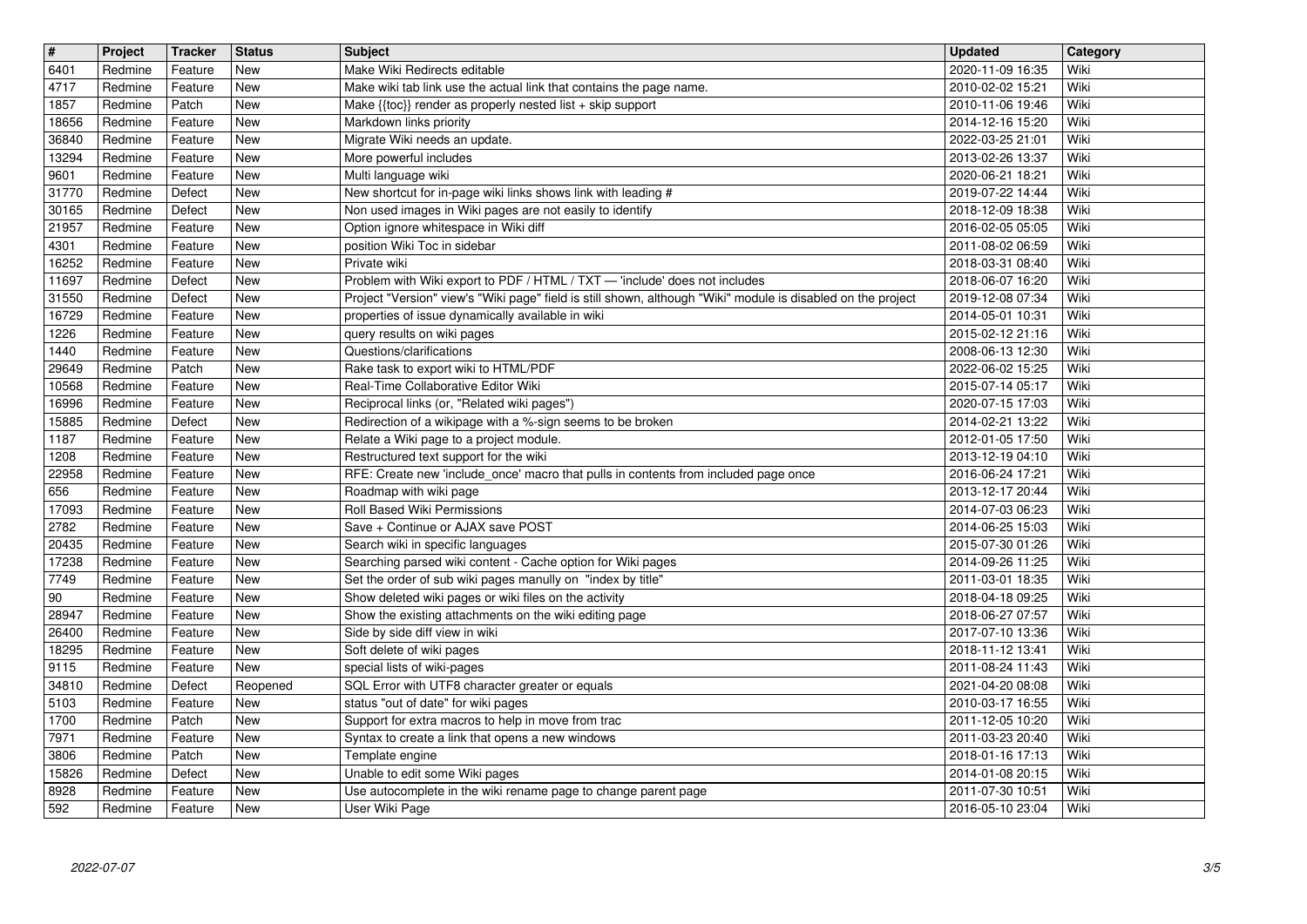| $\boxed{\texttt{#}}$ | Project            | <b>Tracker</b>     | <b>Status</b>     | <b>Subject</b>                                                                                              | Updated                              | Category              |
|----------------------|--------------------|--------------------|-------------------|-------------------------------------------------------------------------------------------------------------|--------------------------------------|-----------------------|
| 1504                 | Redmine            | Feature            | New               | Users should be able to replace a wiki file attachment                                                      | 2008-06-19 20:32                     | Wiki                  |
| 8463                 | Redmine            | Feature            | New               | View Wiki source                                                                                            | 2011-05-30 10:55                     | Wiki                  |
| 3205                 | Redmine            | Feature            | New               | Wiki "Blocks"                                                                                               | 2009-04-20 12:20                     | Wiki                  |
| 9482<br>4032         | Redmine<br>Redmine | Feature<br>Feature | New<br>New        | Wiki - minor change without notification<br>Wiki attachment history                                         | 2012-03-08 16:48<br>2009-10-15 09:42 | Wiki<br>Wiki          |
| 2698                 | Redmine            | Feature            | New               | Wiki Auto-Save currently editing page                                                                       | 2015-01-14 09:50                     | Wiki                  |
| 5402                 | Redmine            | Feature            | New               | Wiki diff: line by line instead of word by word                                                             | 2011-01-05 23:58                     | Wiki                  |
| 16036                | Redmine            | Defect             | New               | wiki edit pencil links are sometimes missing, throwing off the other pencil edit links                      | 2017-06-08 22:19                     | Wiki                  |
| 14115                | Redmine            | Feature            | New               | Wiki enhancements: parent page and ajax                                                                     | 2014-04-24 14:19                     | Wiki                  |
| 16324                | Redmine            | Feature            | New               | Wiki export as docx file.                                                                                   | 2016-05-31 10:53                     | Wiki                  |
| 4544                 | Redmine            | Defect             | New               | Wiki exported HTML has different CSS formatting to the original                                             | 2016-03-31 12:03                     | Wiki                  |
| 20356                | Redmine            | Defect             | New               | Wiki gets destroyed after rename                                                                            | 2015-09-07 08:23                     | Wiki                  |
| 26303                | Redmine            | Feature            | New               | Wiki include macro: add icons for editing and viewing an included wiki page                                 | 2017-06-29 13:54                     | Wiki                  |
| 3547<br>4372         | Redmine<br>Redmine | Feature<br>Feature | New<br>New        | Wiki include macro: add ability to include single section<br>Wiki include macro: Include specific revision  | 2019-02-12 11:06<br>2015-10-23 15:20 | Wiki<br>Wiki          |
| 12875                | Redmine            | Feature            | New               | Wiki links to Overview/Activity/Roadmap/Issues/Documents/Files/News/Forums/etc of a particular project      | 2013-01-20 21:34                     | Wiki                  |
| 9733                 | Redmine            | Feature            | New               | WIKI macro to insert database query result as wiki table                                                    | 2011-12-13 10:47                     | Wiki                  |
| 9315                 | Redmine            | Feature            | New               | Wiki Page as MS OneNote                                                                                     | 2011-09-24 16:56                     | Wiki                  |
| 3274                 | Redmine            | Patch              | New               | Wiki Page Categories                                                                                        | 2010-10-25 17:02                     | Wiki                  |
| 16323                | Redmine            | Feature            | New               | Wiki Page Export as md file.                                                                                | 2014-03-12 07:53                     | Wiki                  |
| 10407                | Redmine            | Feature            | New               | Wiki page has a tree weight                                                                                 | 2012-03-08 17:11                     | Wiki                  |
| 29048                | Redmine            | Feature            | New               | Wiki page permission level                                                                                  | 2018-06-22 17:19                     | Wiki                  |
| 11978                | Redmine            | Feature            | New               | Wiki pages for groups or wiki pages section with separate ACL<br>Wiki preview : manage dynamic content      | 2012-09-28 03:03                     | Wiki                  |
| 32381<br>1075        | Redmine<br>Redmine | Patch<br>Feature   | New<br>New        | Wiki shared across sub-projects                                                                             | 2022-07-04 04:03<br>2011-03-15 22:53 | Wiki<br>Wiki          |
| 3027                 | Redmine            | Defect             | New               | Wiki start page shouldn't be capitalized automatically                                                      | 2013-02-06 10:34                     | Wiki                  |
| 6989                 | Redmine            | Feature            | <b>New</b>        | Wiki template for version wiki pages                                                                        | 2010-11-26 17:21                     | Wiki                  |
| 2674                 | Redmine            | Feature            | New               | wiki templates                                                                                              | 2021-08-25 16:01                     | Wiki                  |
| 10406                | Redmine            | Feature            | New               | Wiki tree bulk edit                                                                                         | 2012-03-08 17:35                     | Wiki                  |
| 17511                | Redmine            | Defect             | New               | Wiki URL 404 when using markdown                                                                            | 2014-08-24 00:04                     | Wiki                  |
| 12051                | Redmine            | Feature            | New               | Wiki variables                                                                                              | 2012-10-12 23:13                     | Wiki                  |
| 3749                 | Redmine            | Patch              | New               | Wiki. TOC. The standardised anchors and admissible "fragment" part of URI.                                  | 2009-08-18 01:10                     | Wiki                  |
| 4062                 | Redmine            | Feature            | New               | Wiki: Feature request:Auto-replace text with another user-defined                                           | 2012-07-06 21:02                     | Wiki                  |
| 480                  | Redmine            | Feature            | New               | Wiki: Support categories tagging and autolisting                                                            | 2012-12-05 03:02                     | Wiki                  |
| 18825                | Redmine            | Defect             | New               | WikiPage object miss included pages attachments                                                             | 2015-01-13 14:39                     | Wiki                  |
| 32246<br>31769       | Redmine<br>Redmine | Defect<br>Defect   | <b>New</b><br>New | [Redmine API] functionality to export whole wiki<br>$\{\{\textsf{toc}\}\}\$ in $\{\{\textsf{include}()\}\}$ | 2019-10-13 22:01<br>2019-07-22 11:48 | Wiki<br>Wiki          |
| 13559                | Redmine            | Defect             | New               | {{toc}} remains when exporting wiki page to text                                                            | 2016-01-20 13:25                     | Wiki                  |
| 23037                | Redmine            | Defect             | New               | 500 error when posting on the forums                                                                        | 2019-05-23 09:47                     | Website (redmine.org) |
| 8362                 | Redmine            | Feature            | New               | Activate Redmine (this websites) Gantt Chart                                                                | 2014-04-22 12:12                     | Website (redmine.org) |
| 33210                | Redmine            | Feature            | Resolved          | Add "Filters" category to redmine.org                                                                       | 2020-04-21 11:42                     | Website (redmine.org) |
| 9828                 | Redmine            | Feature            | New               | Add a hint about reproducing a bug in the online demo                                                       | 2011-12-16 14:25                     | Website (redmine.org) |
|                      |                    |                    |                   |                                                                                                             |                                      |                       |
|                      |                    |                    |                   |                                                                                                             |                                      |                       |
|                      |                    |                    |                   |                                                                                                             |                                      |                       |
|                      |                    |                    |                   |                                                                                                             |                                      |                       |
|                      |                    |                    |                   |                                                                                                             |                                      |                       |
|                      |                    |                    |                   |                                                                                                             |                                      |                       |
|                      |                    |                    |                   |                                                                                                             |                                      |                       |
|                      |                    |                    |                   |                                                                                                             |                                      |                       |
|                      |                    |                    |                   |                                                                                                             |                                      |                       |
|                      |                    |                    |                   |                                                                                                             |                                      |                       |
|                      |                    |                    |                   |                                                                                                             |                                      |                       |
|                      |                    |                    |                   |                                                                                                             |                                      |                       |
|                      |                    |                    |                   |                                                                                                             |                                      |                       |
|                      |                    |                    |                   |                                                                                                             |                                      |                       |
|                      |                    |                    |                   |                                                                                                             |                                      |                       |
|                      |                    |                    |                   |                                                                                                             |                                      |                       |
|                      |                    |                    |                   |                                                                                                             |                                      |                       |
|                      |                    |                    |                   |                                                                                                             |                                      |                       |